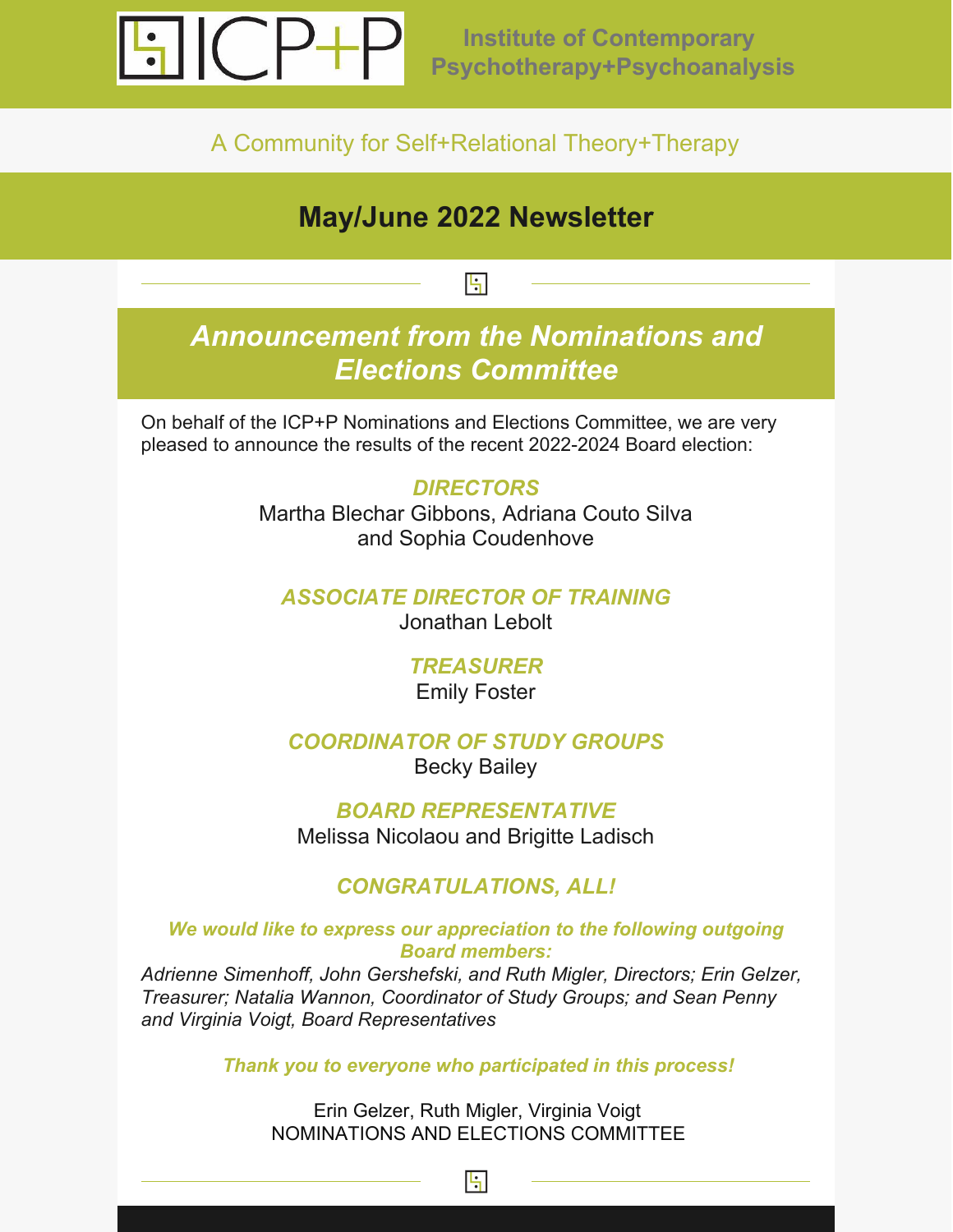## **Introducing the New Members of The Couples Therapy Training Program By Michael Wannon PhD and Catherine Bernard PhD**

We are delighted to introduce five future Members in Training for the Couples Therapy Training Program. They are currently participating in a pre-program study group. The Program will continue to be accepting applications for the class of fall/spring 2022/23 until July 1. The members described themselves as follows:

**Dylana Blum, Psy.D.** is a clinical psychologist with a private practice in downtown Washington, DC, where she treats individuals and couples in psychotherapy. Dylana sees patients with a wide range of presenting concerns, but has particular interest and experience in issues related to the perinatal period, such as pregnancy challenges, infertility, miscarriage, postpartum mood disorders, and adjustment to parenthood. Dylana is a member of the DC Metro Perinatal Mental Health Collaborative and the Spring Project. She is also very excited to be a member of ICP&P's Couples Therapy Training Program. Outside of work, Dylana enjoys long walks, travel, cooking, and spending time with friends and her husband and 2 daughters (ages 12 and 10).

**Thomas Gray, PhD, MSW** has a practice in Washington DC..

**Julie Mitchell, LPC** is a licensed professional counselor in Washington, DC. She works with individuals and couples in private practice in Dupont Circle (or wherever a laptop can travel). She works with folks with a range of backgrounds and presenting issues, including eating disorders and body image concerns. Julie has a particular interest in existential issues in psychotherapy and is looking forward to furthering that work through the couples program with ICP+P. Julie spends her non-work hours gardening, hiking, and engaging in election-related volunteering with her partner and their very spoiled geriatric dog.

**Melissa Nicolaou, LPC** is a Licensed Professional Counselor who has recently transitioned into full-time private practice. She is excited to get to know the ICP&P community and to be a student in the Couples Therapy Training Program. Melissa has worked as a counselor at the Department of Veterans Affairs, and prior to that, at Kolmac Outpatient Recovery Center. She completed the 2-year clinical post-graduate program at the Washington School of Psychiatry in 2016, during which psychodynamic approaches became foundational in her approach. She is also interested in interpersonal neurobiology, and has completed the first level of both Sensorimotor Psychotherapy and Internal Family Systems trainings. Melissa currently works with adult individuals and couples virtually, and hopes to return to her office in Farragut Square soon. She is also on the ICP+P Board as Member at Large.

**Susana Shapiro, LICSW, LCSW-C**, is a licensed social worker who is passionate about working with people of all cultures and backgrounds to overcome obstacles to achieve their most meaningful and fulfilling lives. She currently serves as Clinical Director at the Washington School of Psychiatry. She also works as a psychotherapist with The Mindful Heart LLC, providing therapy in English, Spanish and Portuguese. Her therapy specialty is helping couples "on the brink" with an active and relational approach. She is trained in structural family therapy, trauma therapy, and solution-focused therapy which she uses to empower clients to work towards their goals. When Susanna is not working she enjoys spending time with her twin sons, jogging, dancing, exploring hiking trails and studying sacred texts.



## **New Member Interview with Melissa Nicolau By Tom Holman**

In this newsletter Melissa also appears in the descriptions of students in the couples therapy training program. This interview will try not to repeat information from that description. Melissa was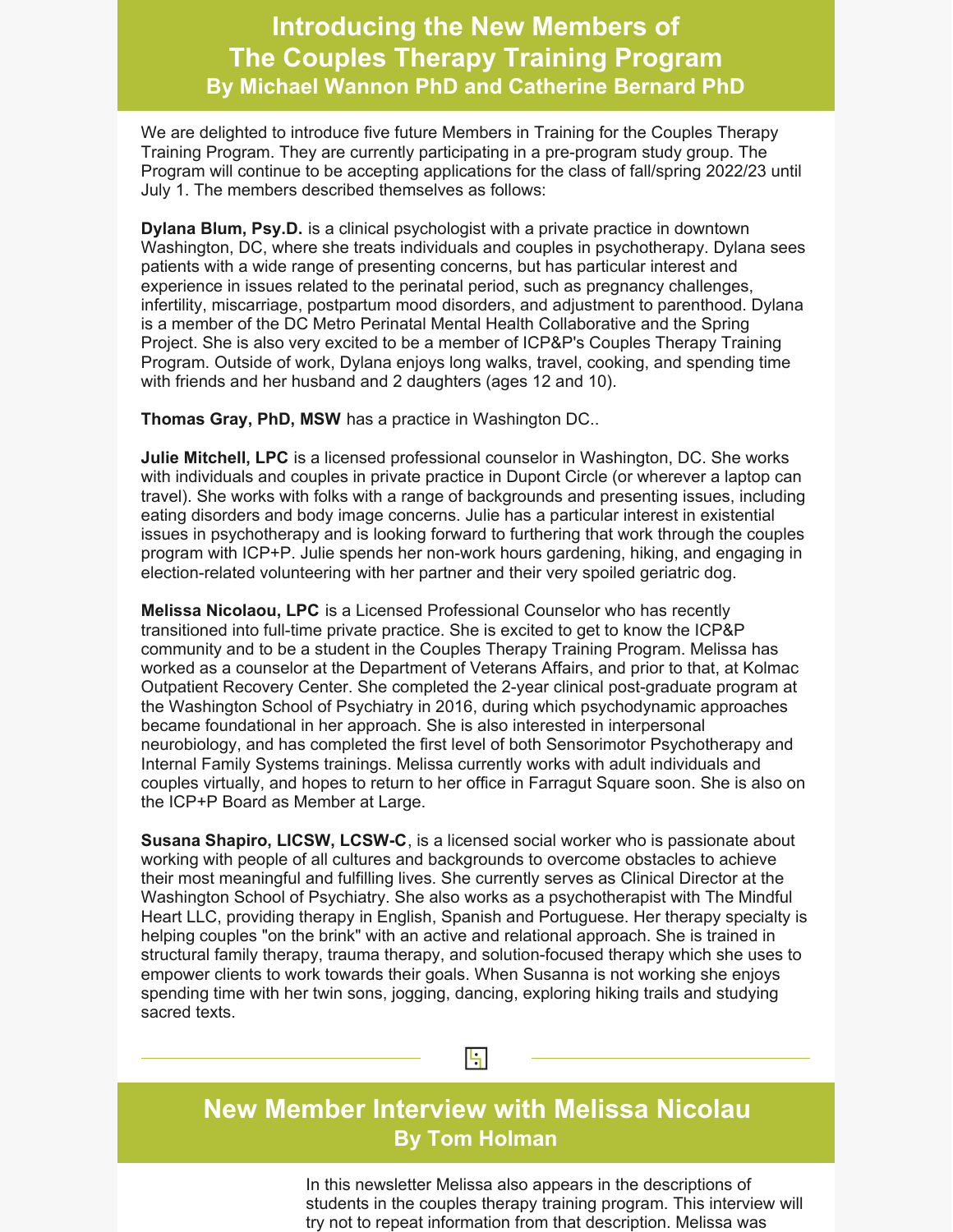

**Melissa Nicolau** 

attracted to ICP+P through her interest in the couples program. She felt the sense of a very supportive community, with members invested in each other. She also valued the exposure to different ways of clinical thinking than she had been accustomed to. Her journey to her current full-time private practice work has taken some interesting turns. Previously she had a formative experience working at the Kolmac Center, doing intensive outpatient treatment for addiction recovery. This was a more structured and less

psychodynamic approach that emphasized group and family therapy. She was impressed by how much relationships give us greater access to ourselves, and perhaps this prepared her to explore self- and relational psychotherapy. She said, "To be seen by a partner is growth promoting and life changing." The idea of being "seen" perhaps led her towards intersubjectivity. She then enjoyed working at the Veterans' Administration's DC Vet Center, started by Vietnam Vets. This was a different type of setting from more formal VA facilities. Melissa first learned psychodynamic approaches in the Clinical Program on the Practice of Psychotherapy at the Washington School of Psychiatry, and was inspired to seek more. Melissa has a lively interest in Greek language and culture, and continues to study them. Her parents are originally Greek Cypriots, and this identification is important to her.

**UPCOMING CONFERENCE!**

 $\left| \cdot \right|$ 

*Joseph D. Lichtenberg's Legacy: Reflections on Power, Aggression, and Transformation*



**Featuring Arthur A. Gray, PhD Marie Hellinger, LICSW Elizabeth Carr, APRN, MSN, BC**

**Saturday, September 10th, 2022 9:00 am - 12:30 pm Eastern**

**Silver Spring Civic Building at Veterans Plaza Free to Members**

*This conference is appropriate for clinicians at all levels of experience and offers 3.0 CEs*

**CLICK HERE TO LEARN MORE + [REGISTER](https://icpeast.org/reflections-on-power-aggression-and-transformation/)**

The conference will be in two parts. In the first part of the day, Arthur Gray will present on Joseph Lichtenberg's ideas about power and personal efficacy. In particular, he will focus on Lichtenberg's proposals about how a person's experience of either gaining or losing power affects their sense of self, including in moment-to-moment clinical interactions. The presentation will also relate Lichtenberg's constructs about power to issues of diversity.

In the second part of the conference, Marie Hellinger and Elizabeth Carr will present ideas from their recently published paper (2021) on self psychology and aggression. They will